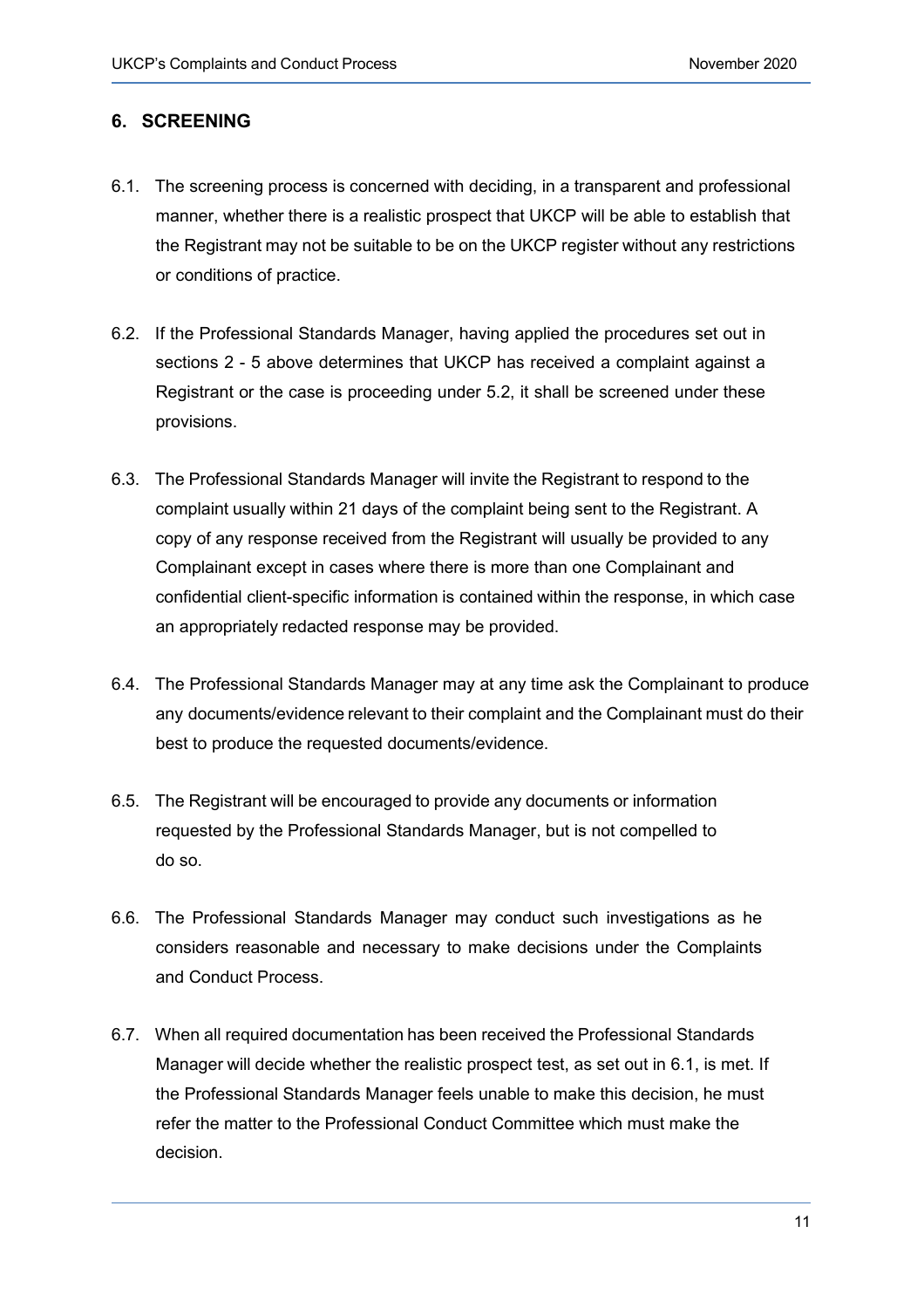- 6.8. The Professional Conduct Committee maintain oversight of all decisions made during the screening process. Before the Professional Standards Manager takes a final decision, they must seek the advice of the PCC. However, the final decision rests with the Professional Standards Manager.
- 6.9. If the realistic prospect test is met the case will usually be referred to an Adjudication Panel. However, if the complained of behaviour is such that the Registrant has fully acknowledged, addressed it and undertakes not to repeat it, the Professional Standards Manager may, in consultation with the Professional Conduct Committee, discontinue the Complaints and Conduct Process. If the behaviour is repeated in the future, the Professional Standards Manager may re- start the Complaints and Conduct Process.
- 6.10. The Registrant and any Complainant will be notified in writing of the decisions made under 6.7 and 6.8.
- 6.11. If the realistic prospect test has not been satisfied any Complainant must be informed that they may re-submit the complaint one more time with any additional evidence that may satisfy the realistic prospect test.
- 6.12. Where the realistic prospect test has been satisfied and the case has been referred to an Adjudication Panel, the Registrant will be notified and provided with notification of the alleged breaches of UKCP's Ethical Principles and Code of Professional Conduct or equivalent documents.
- 6.13. The Registrant's organisational member (if he has one) or college (if the Registrant is a direct member) will be notified if the complaint has been referred to an Adjudication Panel.
- 6.14. There is no appeal against a decision relating to the outcome of the screening process.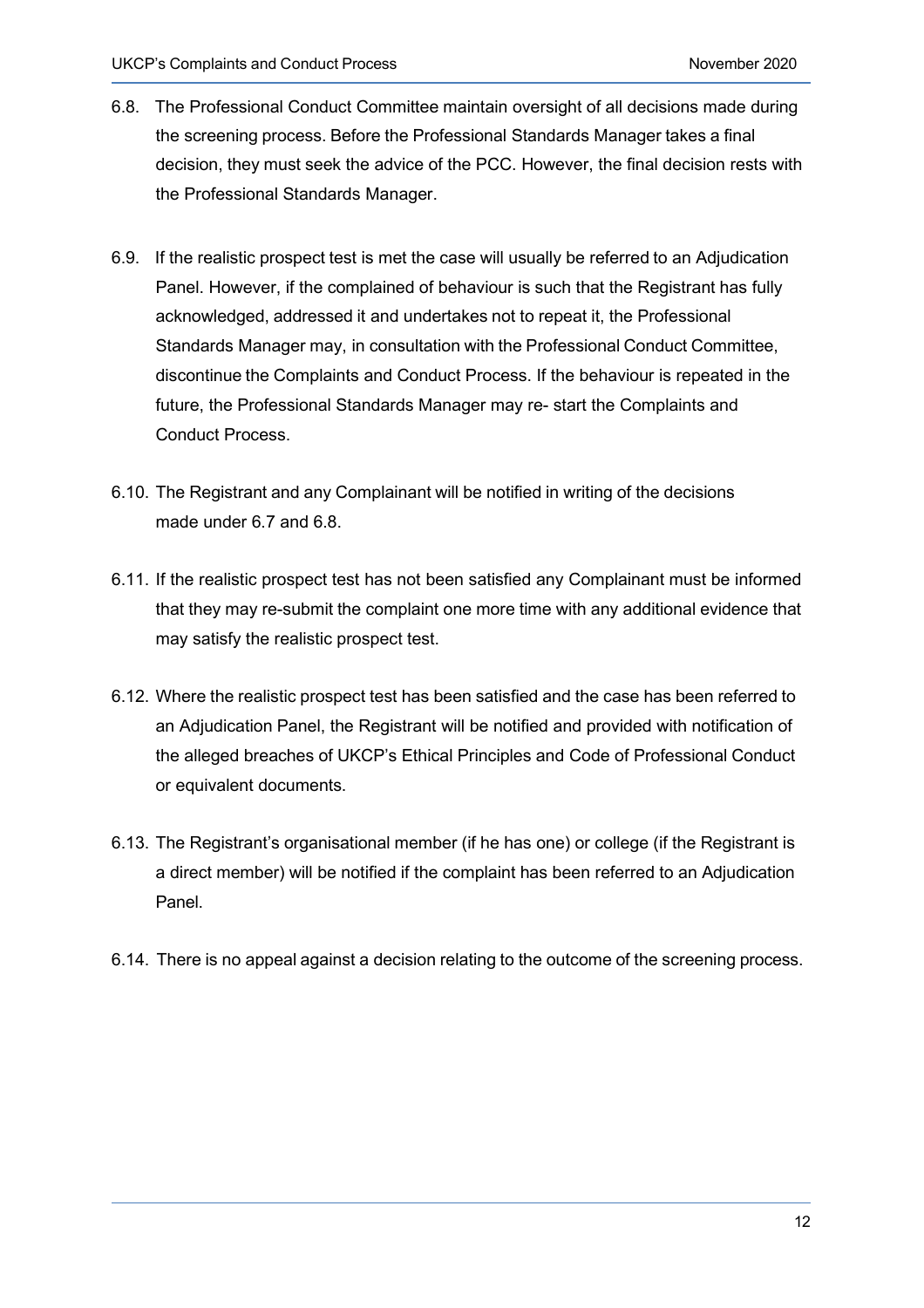## **7. ADJUDICATION PANEL**

- 7.1. The parties in proceedings before an Adjudication Panel are UKCP and the Registrant. Normally the case against the Registrant will be presented by a Presenting Officer who may be a Professional Standards Manager or instructed by the Professional Standards Manager. The Complainant, if present, may be called as a witness.
- 7.2. An Adjudication Panel normally consists of three persons and will normally be assisted by a Secretary and an independent Legal Assessor.
- 7.3. The Adjudication Panel will be selected from a list held by UKCP and the Chair must be a lay person. One person from the Adjudication Panel must normally be from the same modality as the Registrant and one person must normally be from a different modality. The Secretary will provide the Registrant and any Complainant with the proposed composition of the Adjudication Panel prior to the hearing. Registrants may object about a person on the Adjudication Panel if they can satisfy the Secretary (who will seek the view of the Professional Standards Manager) that a fair-minded and informed observer would consider there to be a real possibility of bias; in such cases the Secretary will seek an alternative person. If the Secretary is not satisfied the matter will be raised at the Adjudication Panel hearing. An Adjudication Panel person must have had no prior involvement with the complaint.
- 7.4. The Secretary will fix a date on which the Adjudication Panel is to hear the case, providing at least 42 days' notice to the parties of the day, time and venue for the Adjudication Panel hearing.
- 7.5. No later than 28 days before the hearing, the parties are required to provide the Secretary with a list of the names of the persons they propose to call to give evidence and a list and copy of any documents/statement of evidence they propose to present.
- 7.6. The parties are encouraged to agree the documents they will present at the hearing (known as 'the bundle') no later than two weeks before the hearing and only agreed documents will go to an Adjudication Panel. Any disagreements about the inclusion/exclusion of documents in the bundle will be dealt with by way of an application to the Adjudication Panel at the hearing or at a Case Management Conference.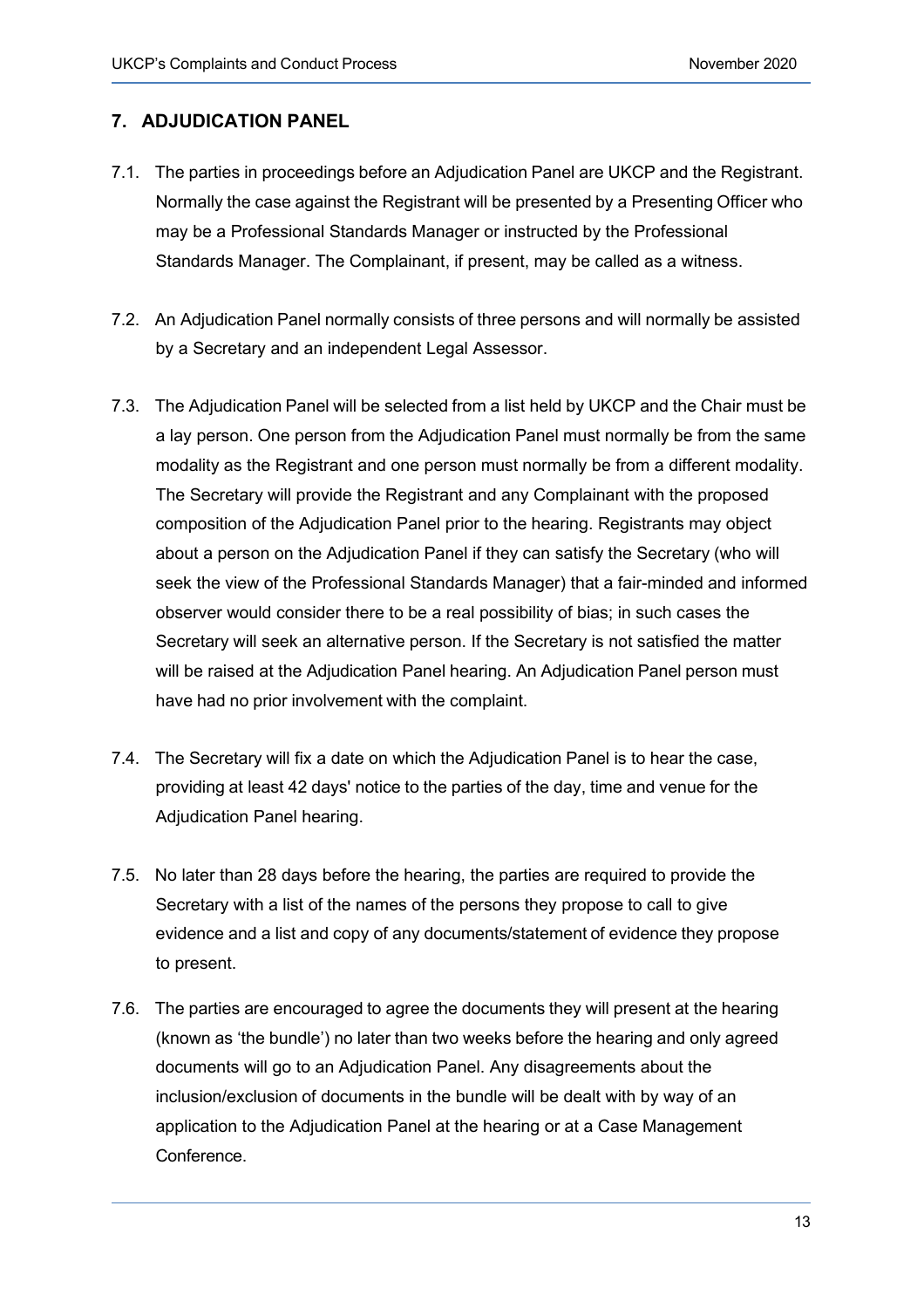- 7.7. The Secretary must provide the Adjudication Panel, the Legal Assessor, the Registrant or his representative, and the Presenting Officer with copies of the bundle.
- 7.8. The hearing must normally be in public but the Adjudication Panel may decide to hold all or part of it in private in exceptional circumstances where the public interest in openness and transparency is outweighed by the interest in having the hearing or part of it in private. This will be decided on a case-by-case basis by the panel.
- 7.9. At the Adjudication Panel any Complainant and Registrant may be accompanied by another person for support.
- 7.10. The Registrant is entitled to be legally represented at his own expense. In the event the Registrant is not legally represented he can represent himself.
- 7.11. Either party has power to call an expert as a witness to advise or assist the Adjudication Panel.
- 7.12. Cases will normally be decided after oral hearings at which the parties have the opportunity to make submissions, to give evidence and to call witnesses; but, if the Adjudication Panel and the parties agree, cases may also be decided:
	- 7.12.1. after hearings at which the evidence is presented in the form of written statements, the parties' oral contributions are limited to making submissions and answering questions from the panel on those submissions; or
	- 7.12.2. without an oral hearing, with all submissions, as well as the evidence, being presented in the form of written statements. This may be particularly appropriate where the Registrant admits the allegations and wants to make representations/submissions only in relation to the admitted breach(es), his suitability to be on the UKCP register and any sanction.
- 7.13. The civil standard of proof (on the balance of probabilities) will apply. The burden will be on the Presenting Officer to establish any underlying facts to this standard to the Adjudication Panel.
- 7.14. The admissibility of evidence will be decided by the Adjudication Panel, which can admit any evidence if it is relevant to the case and its admission is fair to the parties.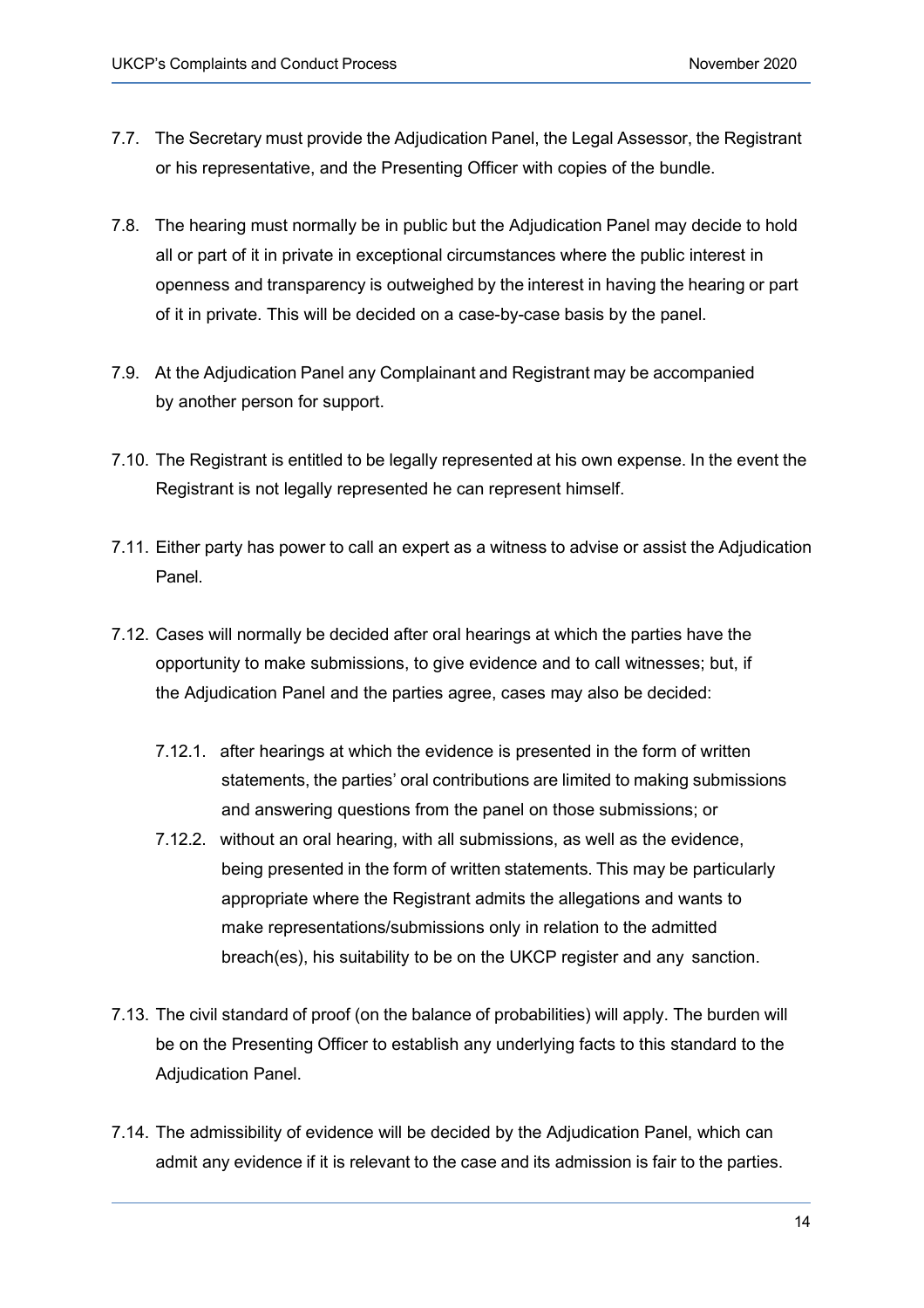- 7.15. Any Complainant, the Registrant and witnesses for UKCP are entitled to claim reasonable reimbursement from UKCP (in accordance with its relevant policy) of expenses they incur in attending a hearing but are not entitled to claim legal or other professional costs or the costs of preparing for a hearing.
- 7.16. The Chair of the Adjudication Panel must explain to the parties the order of proceedings which it proposes to adopt and unless the Adjudication Panel decides otherwise, the order will be:
	- 7.16.1. the Presenting Officer to read out the allegations and for the Registrant to indicate whether any of the facts alleged and/or suitability to be on the UKCP register without restriction are admitted;
	- 7.16.2. the Presenting Officer to present the case, including any witnesses and expert evidence against the Registrant and to present the evidence in support of that case, focusing on the contested allegations and the background to any admitted matters. Any witnesses shall be examined by the Presenting Officer, may be cross-examined by the Registrant or his representative, may be reexamined by the Presenting Officer and may be questioned by the Adjudication Panel and the Legal Assessor;
	- 7.16.3. on the application of the Registrant, the Adjudication Panel may deliberate in private to consider whether sufficient evidence has been produced for there to continue to be a case to answer by the Registrant. If the Adjudication Panel considers that insufficient evidence has been produced and there is no possibility of the Registrant being found to be unsuitable to be registered it must dismiss the allegation(s) without hearing evidence from the Registrant;
	- 7.16.4. the Registrant may respond to the allegations. Any witnesses shall be examined by the Registrant or his representative, may be cross-examined by the Presenting Officer, may be re-examined by the Registrant or his legal representative and may be questioned by the Adjudication Panel and the Legal Assessor. Where the Registrant admits all the material facts of the allegation, the Adjudication Panel must invite any submissions from the Registrant as to the circumstances surrounding the case.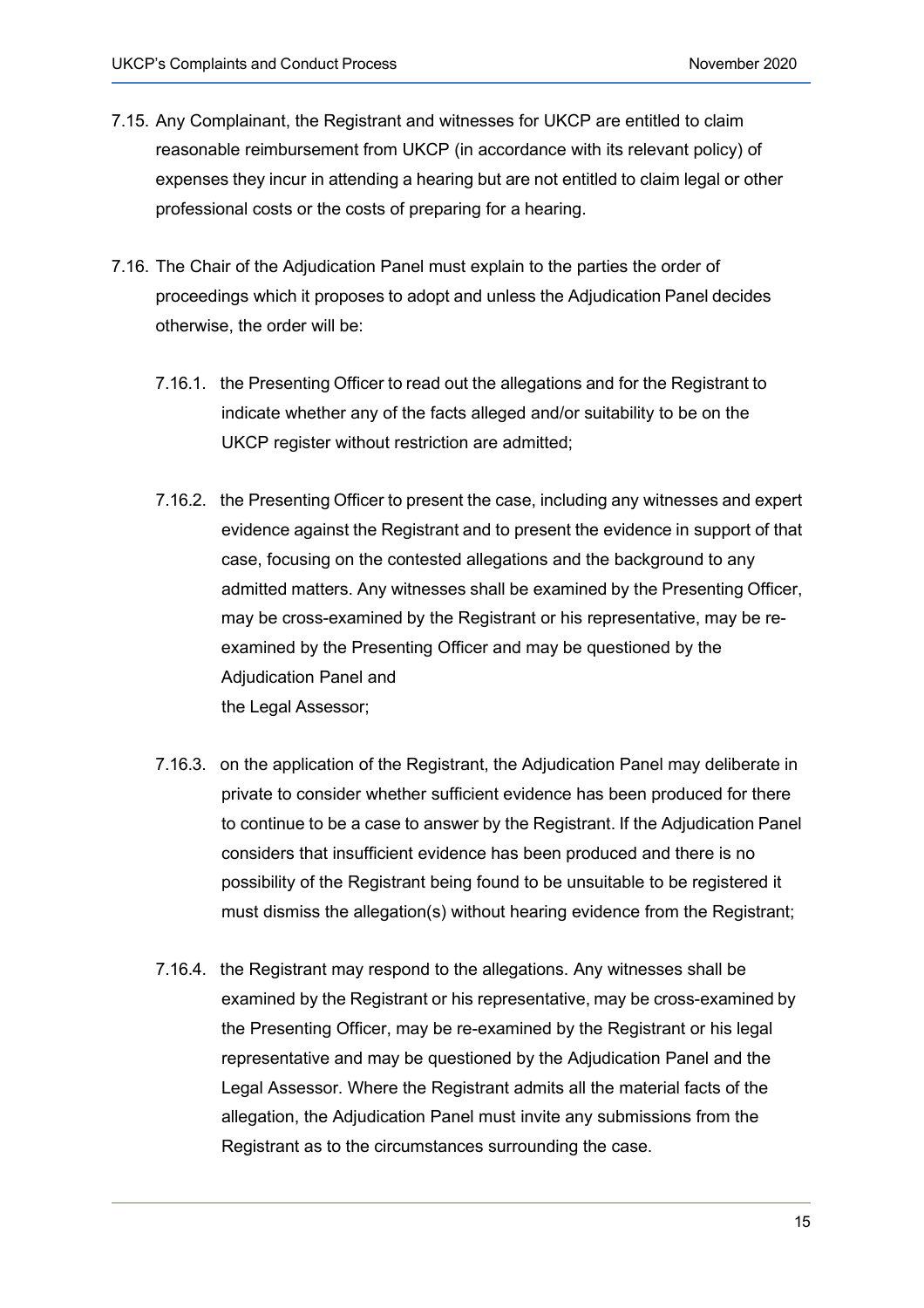- 7.17. The Adjudication Panel may exclude from the proceedings any person whose conduct, in its opinion, is likely to disrupt the orderly conduct of the proceedings. Its reasons must be given at the hearing.
- 7.18. The Adjudication Panel will normally exclude witnesses (other than the parties) from the proceedings until it is their turn to give evidence.
- 7.19. The Adjudication Panel may deliberate in private at any time during the hearing.
- 7.20. In proceedings before the Adjudication Panel the following people may, where the quality of their evidence is likely to be adversely affected, be treated as vulnerable witnesses:
	- 7.20.1. any witness under the age of 17 at the time of the hearing;
	- 7.20.2. any witness with a mental disorder within the meaning of the Mental Health Act 1983;
	- 7.20.3. any witness who is significantly impaired in relation to intelligence and social functioning;
	- 7.20.4. any witness with physical disabilities who requires assistance to give evidence;
	- 7.20.5. any witness where the allegation against the practitioner is of a sexual nature and the witness was the alleged victim; and
	- 7.20.6. any witness who complains of intimidation.
- 7.21. Subject to any representations from the parties or the advice of a Legal Assessor, the Adjudication Panel may adopt such measures as it considers desirable to enable it to receive evidence from a vulnerable witness. Measures adopted may include, but are not limited to:
	- 7.21.1. use of video links;
	- 7.21.2. use of pre-recorded evidence of a witness, provided that the witness is available at the hearing for examination;
	- 7.21.3. use of interpreters, signers, translators or intermediaries;
	- 7.21.4. screens or similar provisions.
- 7.22. Where the allegation against the Registrant involves matters that are sexual in nature, the witness is an alleged victim and the Registrant is acting in person or is not legally represented, the Registrant will not be permitted to cross-examine the witness directly.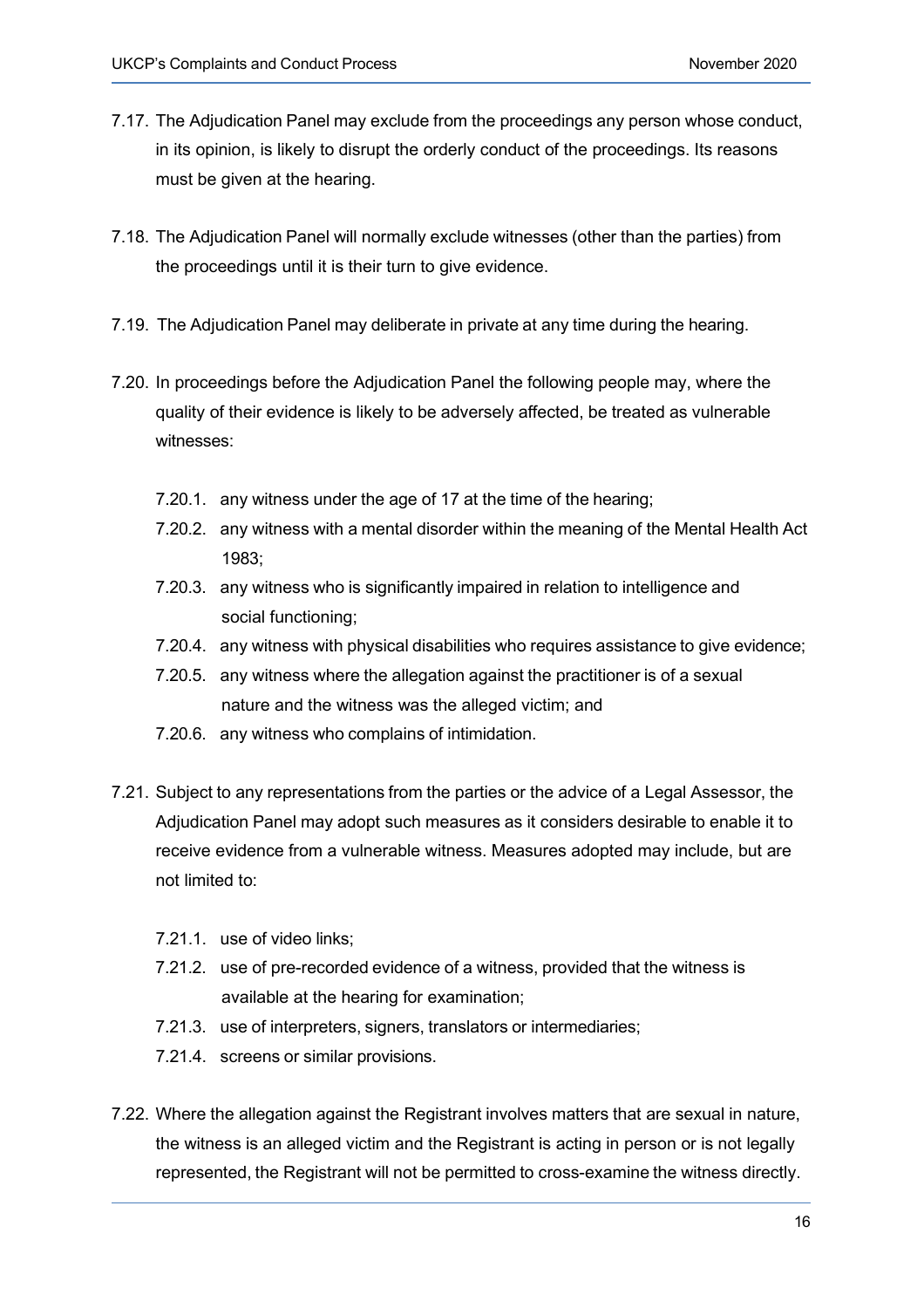The Registrant will be permitted to appoint a representative to cross-examine the witness, subject to approval by the Adjudication Panel.

- 7.23. The Adjudication Panel will rule the following matters:
	- a) if the allegations have been proven or admitted;
	- b) whether the proven or admitted allegations amount to a breach of UKCP's Ethical Principles and Code of Professional Conduct;
	- c) whether any such breaches are such that it is not suitable for the Registrant to remain on the UKCP register without any restrictions or conditions;
	- d) if appropriate, what sanction(s) are to be applied.
- 7.24. Before the Adjudication Panel rules on each of the steps in 7.23, it must invite submissions from both the Presenting Officer and the Registrant; such submissions may address one or more of the matters to be decided, as the Adjudication Panel directs. The Adjudication Panel must announce its decision and the reasons for them at each stage.
- 7.25. Where the Adjudication Panel is satisfied that the Registrant is not suitable to remain on the UKCP register without any restrictions or conditions it must decide on which sanctions to impose based on the allegations that are upheld. The Adjudication Panel can impose one or a combination of sanctions listed below. They are:
	- 7.25.1. A requirement for a verbal or written apology to the Complainant where the Registrant has acknowledged mistake(s); and/or
	- 7.25.2. Issuing a letter of warning to the Registrant in relation to specific conduct or misjudgement, copied to the Registrant's college and the organisational member, if applicable; and/or
	- 7.25.3. A requirement on the Registrant to write a report and/or give an oral statement to the Adjudication Panel to show what they have learned from the experience, by a given date. If a written report is directed it must be submitted to the Professional Standards Manager who must circulate it to the Adjudication Panel. The Adjudication Panel will then decide whether learning has been achieved, and either decide on further sanctions or close the case; and/or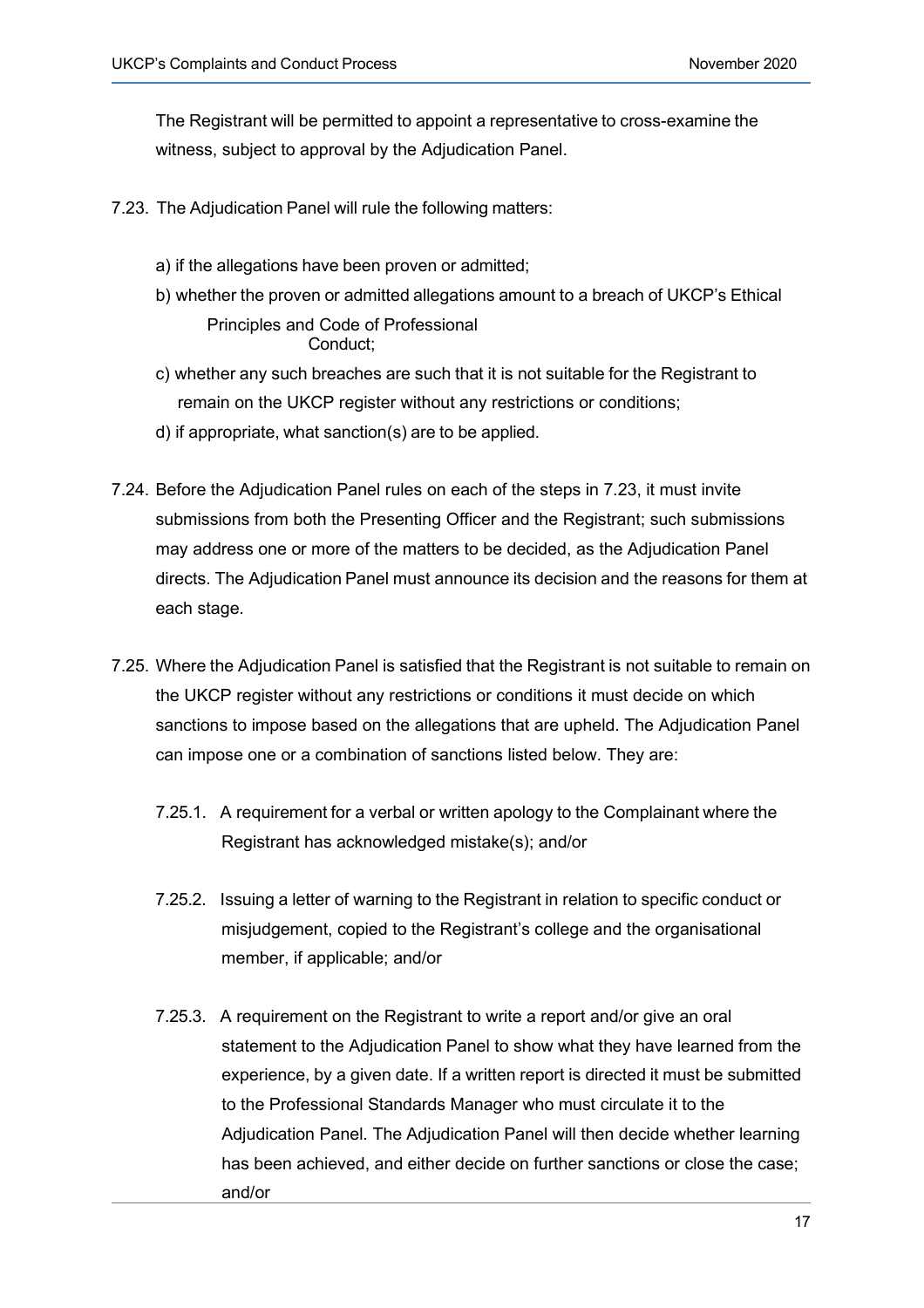- 7.25.4. A requirement for the Registrant to undergo further training in a specified area of practice, which is monitored by the relevant college or organisational member. A deadline for completion is set and a report required from the college or organisational member to confirm the training has been satisfactorily completed. The report is to be sent to the Professional Standards Manager who must circulate it to the Adjudication Panel, which must decide whether learning has been achieved, and either decide on further sanctions or close the case; and/or
- 7.25.5. A requirement on the Registrant for further (a) supervision or (b) therapy or both for a minimum length of time, to be specified by the Adjudication Panel, which must identify the goals to be achieved. The supervisor or therapist is to be selected by the relevant college or organisational member unless otherwise stipulated by the Adjudication Panel and the supervision or therapy must be monitored every six months by the college or the organisational member. At the end of the time period a report is required from the college or organisational member to confirm the supervision or therapy has been satisfactorily completed. The report is to be sent to the Professional Standards Manager who must circulate it to Adjudication Panel, which must decide whether learning has been achieved, and either decide to impose further sanctions or close the case; and/or
- 7.25.6. The making of a Conditions of Practice Order (CPO). A CPO is a means by which UKCP ensures that the quality of its Registrants is sustained. A CPO is limited for a maximum of 12 months. A CPO may include but is not limited to one or more of the following:
	- i. to cease practising in a certain manner; and/or
	- ii. to practise under a specified supervision regime; and/or
	- iii. to be subject to audit or inspection; and/or
	- iv. to be subject to additional training or assessment; and/or
	- v. to undergo assessment and/or treatment by an appropriate registered health practitioner; and/or
	- vi. to provide independent reports on physical or mental health to the Professional Standards Manager and the Adjudication Panel.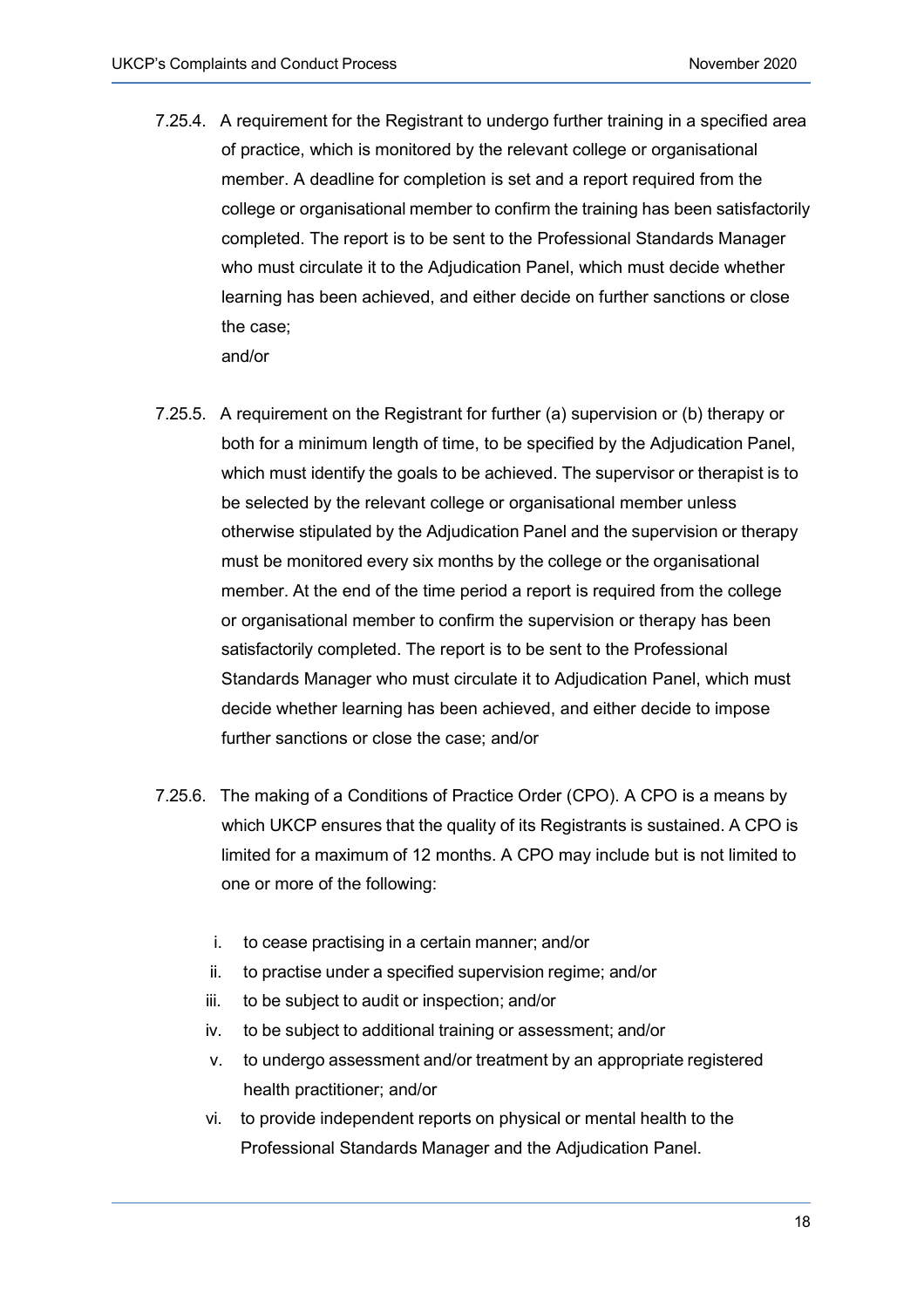7.25.7. Make a Suspension Order for a maximum of one year.

- 7.25.8. A direction that the Registrant's membership of UKCP shall be terminated and a direction to any organisational member to terminate the Registrant's membership.
- 7.26. Failure by the Registrant to comply with the imposed sanctions in 7.25 will result in the Professional Standards Manager making representations requesting the Adjudication Panel to consider further sanctions or make an order for termination of the Registrant's UKCP membership.
- 7.27. When the Adjudication Panel has made its initial decision under 7.25 both parties and any Complainant must be notified of the decision and the reasons for reaching it and where applicable any right of appeal.
- 7.28. The Adjudication Panel must state, in writing, the reasons for its decisions and its statements of reasons must be published according to the relevant UKCP policy.
- 7.29. In deciding the sanctions, the Adjudication Panel must ensure that any sanction imposed on the Registrant is proportionate having balanced the interests of the Registrant and the public interest.
- 7.30. Where an Interim Suspension Order is already in place at the time of the Adjudication Panel hearing, the Adjudication Panel will review and direct whether it should remain in place until the period allowed for lodging an appeal has passed. If an appeal is lodged, any Interim Suspension Order may remain in place until the appeal has been heard. If no appeal is lodged within 28 days of the decision, any sanctions imposed by the panel will come into effect automatically the following day.
- 7.31. If a sanction is such that the Registrant is required to cease practising, the Presenting Officer may request that an Interim Suspension Order be imposed at the end of the Adjudication Panel hearing, in accordance with clause 10 of this Process, to cover the appeal period. This is subject to the requirement that the possibility of such an Order being sought has been notified to the Registrant in advance of the hearing.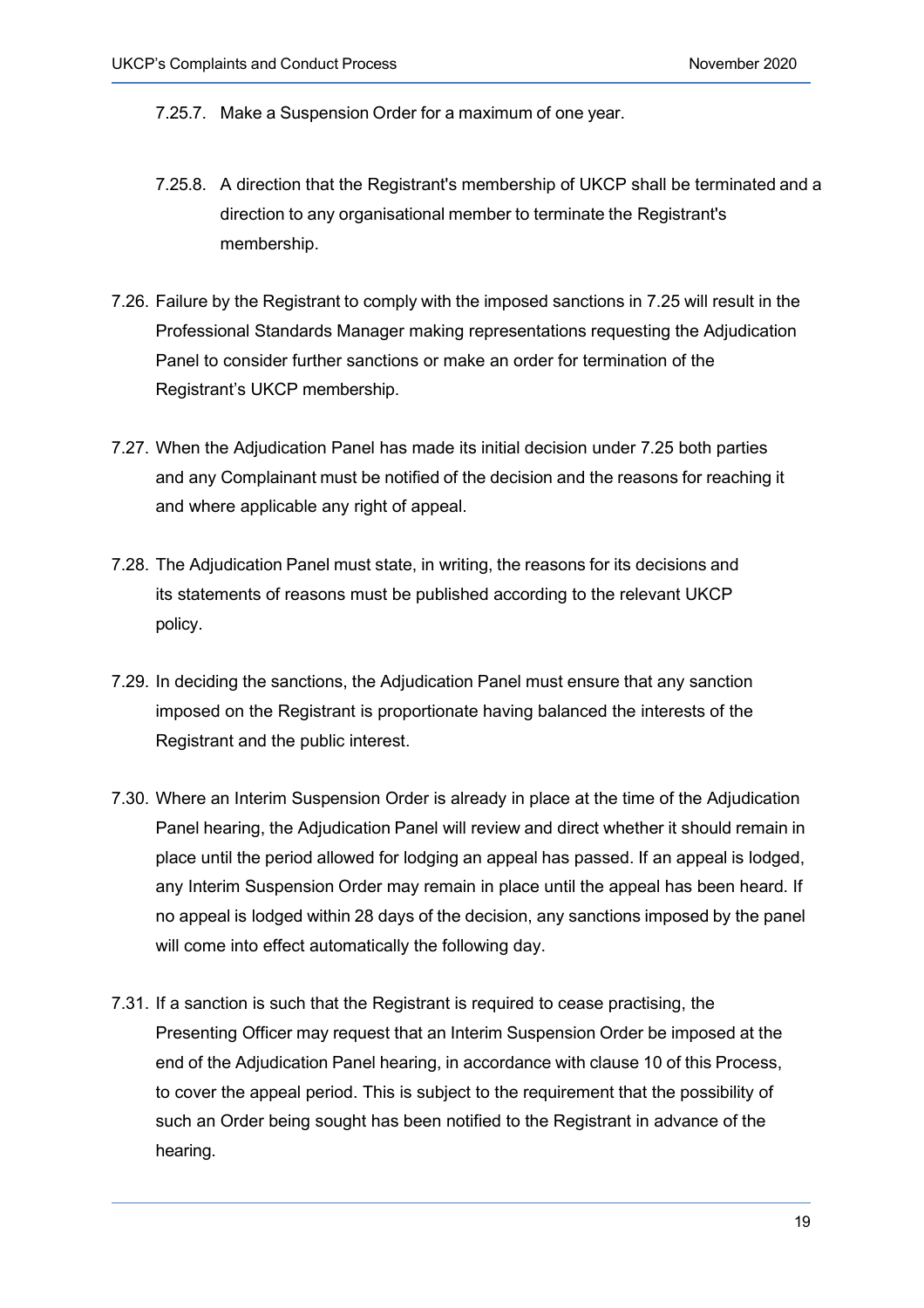- 7.32. The Secretary must monitor the sanctions imposed and upon completion of the sanctions notify the Professional Standards Manager, Adjudication Panel, the UKCP Registrar and the organisational member and/or college that the Registrant belongs to.
- 7.33. Where the parties are agreed that:
	- 7.33.1. there has been compliance with the sanctions;
	- 7.33.2. sanctions should be extended or varied and the terms are agreed;

the Adjudication Panel can review the case without the need for a meeting and can communicate its decision via the Secretary.

- 7.34. Where the Professional Standards Manager is of the opinion that the sanctions are not complied with and the Registrant has failed to submit a reasonable written statement of their failure to comply with sanctions to the Adjudication Panel, and this is not agreed by the Registrant, the Adjudication Panel may need to meet for a review to consider the matter, and should invite the parties to provide their submissions either in writing or orally (in attendance).
- 7.35. At a review, having considered the submissions of both parties, an Adjudication Panel may make any order under 7.25 as it considers appropriate and will give reasons for its decision.
- 7.36. Details of the decisions of Adjudication Panel cases will be published in accordance with the UKCP's Publication of Decisions Policy.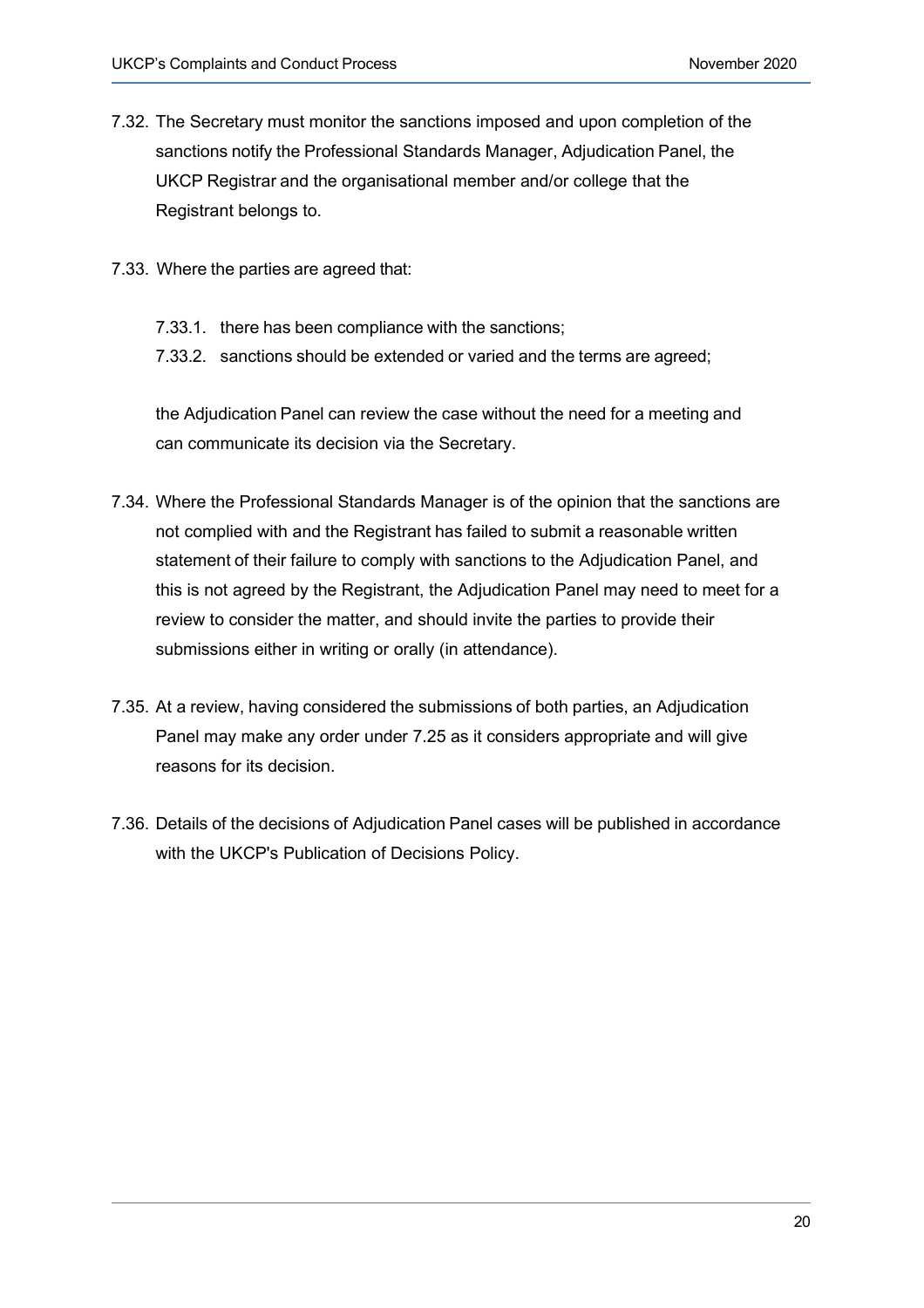## **8. APPEAL**

- 8.1. Either party (UKCP via its Registrar or the Registrant) has the right to appeal against a decision of the Adjudication Panel under 7.23 or 7.25. Appeals must be lodged within 28 days of the final decision being sent to UKCP and the Registrant.
- 8.2. The Complainant does not have a right to appeal against the decision of the Adjudication Panel. The Complainant can petition UKCP's Registrar to appeal against the decision of the Adjudication Panel, however, it is the UKCP's Registrar's decision whether UKCP should invoke the right to appeal. The UKCP Registrar may seek advice from the Professional Standards Manager, the Presenting Officer and/or the Professional Conduct Committee in relation to whether UKCP should lodge an appeal.
- 8.3. Documentation to support a request for an appeal must be accompanied by a brief statement/notice of appeal setting out the grounds and reasons for appeal as set out below.
- 8.4. The following shall be grounds of appeal:
	- a) an alleged procedural irregularity or error which renders the decision unsafe; or
	- b) the decision on sanction was unduly lenient; or
	- c) a piece of evidence that was not reasonably available at the time of the Adjudication Panel hearing and which may have had a material effect on the finding of the complaint was not considered.

The Registrant has grounds to appeal a decision on a sanction that they found or they believe was unduly severe.

- 8.5. For the purposes of para 8.4 (a), a procedural error or irregularity may have occurred if:
	- 8.5.1. the Adjudication Panel has had regard to irrelevant considerations or has failed to have regard to relevant ones; or
	- 8.5.2. one or more persons of the Adjudication Panel were biased or apparently biased; or
	- 8.5.3. the Adjudication Panel has not provided an adequate statement of the reasons for their decisions.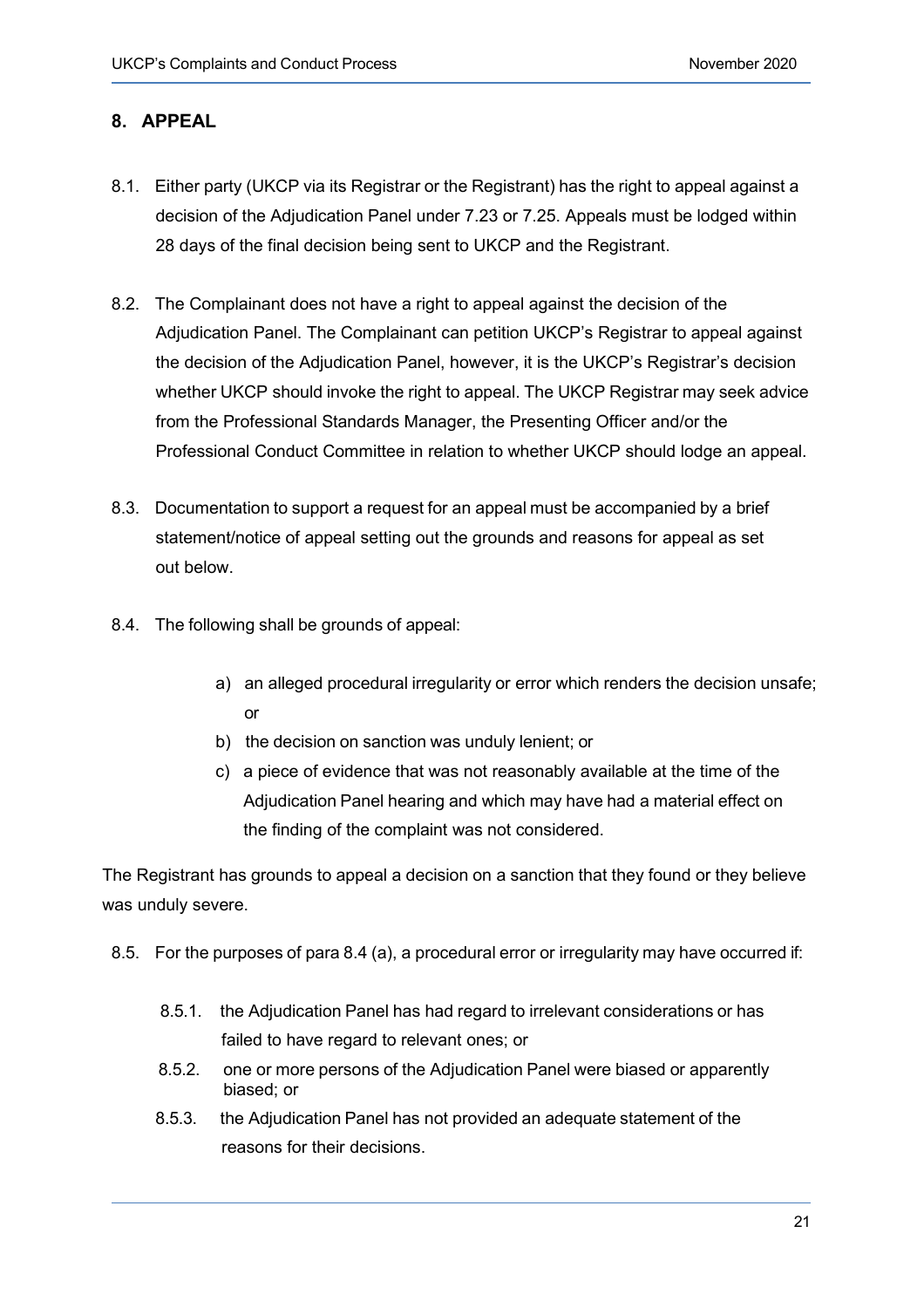- 8.6. An application for an appeal must be decided by an Appeal Panel Chair (who will be a lay person) appointed by the Secretary and selected from a list held by UKCP. The Appeal Panel Chair must have had no prior involvement with the complaint.
- 8.7. The Appeal Panel Chair will determine, within 14 days of receipt of the Appeal, whether permission to appeal should be granted and communicate his decision to the Secretary. The test for granting permission is whether one or more of the grounds are considered to be arguable. The Appeal Panel Chair may be assisted by a Legal Assessor if he wishes.
- 8.8. Where permission to appeal is not granted by the Appeal Panel Chair, the Secretary will notify the Registrant, UKCP Registrar, Professional Standards Manager and any Complainant and the matter will be deemed to be concluded.
- 8.9. Where permission to appeal has been granted, the Secretary will notify the Registrant, UKCP Registrar, Professional Standards Manager and any Complainant.
- 8.10. An Appeal Panel normally consists of three persons and will normally be assisted by a Secretary and an independent Legal Assessor.
- 8.11. The Secretary will convene an Appeal Panel from a list held by UKCP and the lay Chair can be the same Chair who granted the application to appeal. One person of the Appeal Panel must normally be from the same modality as the Registrant and one person must normally be from a different modality. The Secretary will provide the Registrant and any Complainant with the proposed composition of the Appeal Panel prior to the hearing. Registrants may object to a person on the Appeal Panel if they can satisfy the UKCP Secretary (who will seek the views of the Professional Standards Manager) that a fair- minded and informed observer would consider there to be a real possibility of bias; in such cases the Secretary will seek an alternative person. If the Secretary is not satisfied, the matter will have to be raised at the Appeal Panel hearing. An Appeal Panel person must have had no prior involvement with the complaint.
- 8.12. The party making the appeal must submit and circulate the appeal documentation to be considered by the Appeal Panel no later than 28 days before the hearing. The Respondent to the appeal may add their response to the appeal and any documents in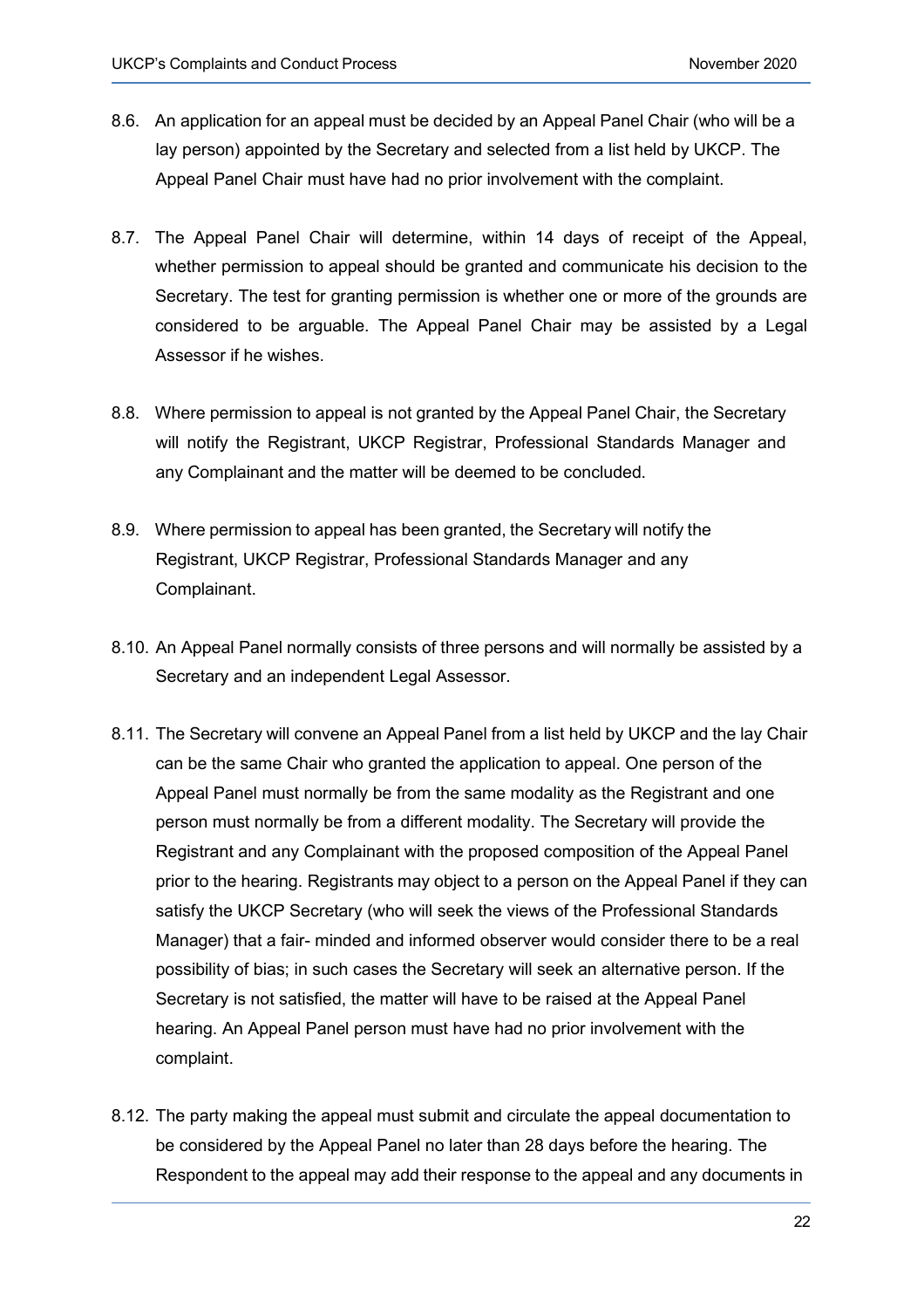response no later than 14 days before the hearing.

- 8.13. The burden shall be on the party making the appeal to satisfy the Appeal Panel that one or more of the grounds of appeal should be upheld and that decision being appealed was wrong.
- 8.14. Except where the Appeal Panel decides otherwise, the appeal hearing will proceed as follows:
	- 8.14.1. the party making the appeal or his representative shall address the Appeal Panel on their grounds of appeal and direct the Appeal Panel to any relevant evidence;
	- 8.14.2. the party defending the appeal or his representative shall respond to the appeal and direct the Appeal Panel to any relevant evidence;
	- 8.14.3. the Appeal Panel may allow either party present an opportunity to make a closing submission with the person making the appeal being allowed to have the final word;
	- 8.14.4. the Appeal Panel may then in private make its decision in relation to the appeal and may seek legal advice from its Legal Assessor; and
	- 8.14.5. the Chair of the Appeal Panel shall announce the Appeal Panel's decision and reasons.
- 8.15. The Appeal Panel which decides an appeal can make the following decision:
	- a) dismiss the appeal; or
	- b) grant the appeal and (subject to rehearing any aspects of the case to the extent necessary) make any decision which the Adjudication Panel could make under clause 7 of this Process.
- 8.16. Any decision of an Appeal Panel shall take effect from the date specified by the Appeal Panel.
- 8.17. Details of the outcomes of Appeal Panel hearings will be published in accordance with the UKCP's Publication of Decisions Policy.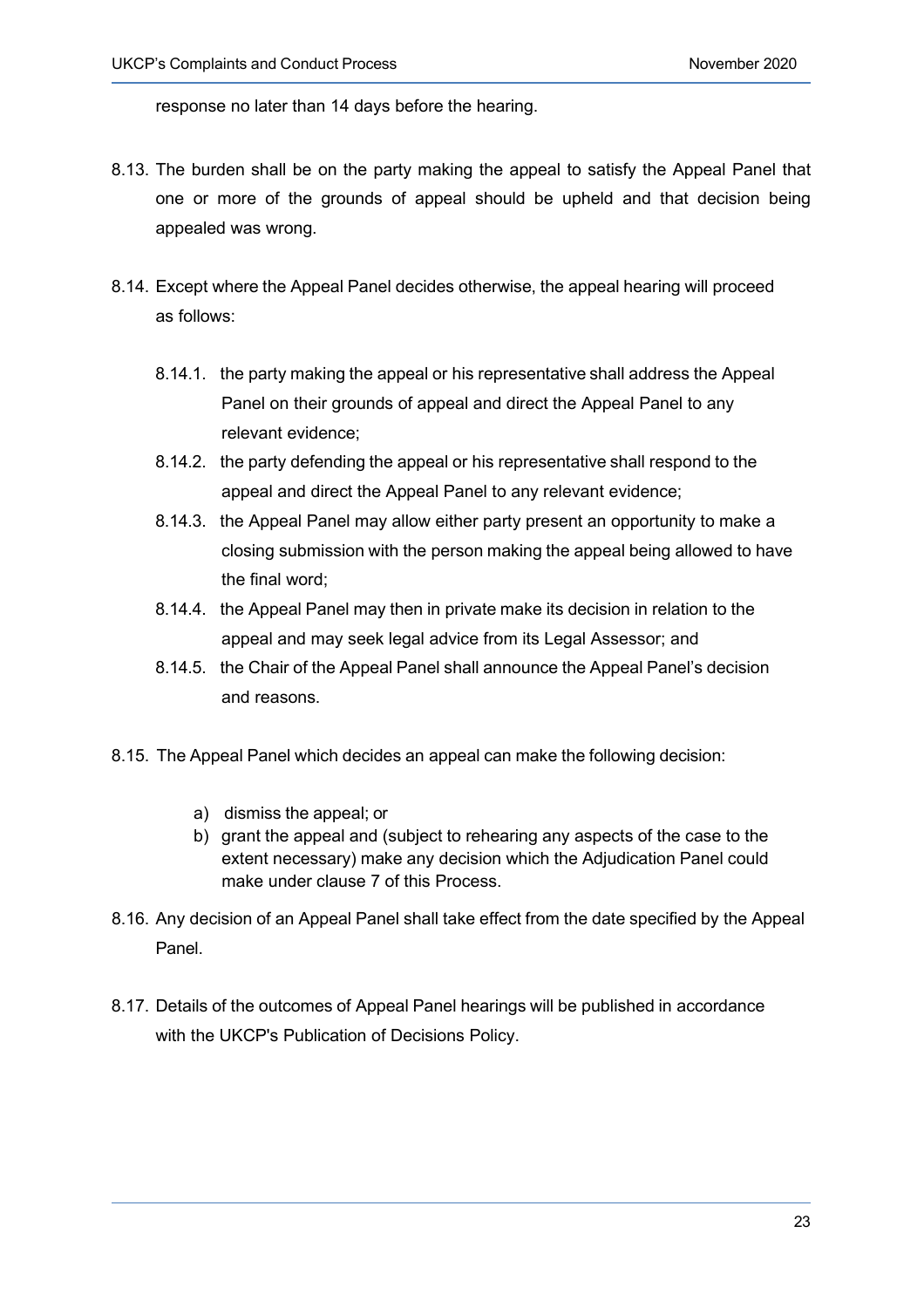# **9. MEDICAL ASSESSMENT PROCESS FOR CONCERNS RELATING TO A REGISTRANT'S PHYSICAL OR MENTAL HEALTH**

- 9.1. This process is available at any stage of the Complaints and Conduct Process.
- 9.2. Where an allegation appears to raise an issue regarding a Registrant's physical or mental health which could affect their practice, the Professional Standards Manager will invite the Registrant to attend an assessment with a medical practitioner appointed by UKCP at its own expense.
- 9.3. If the Registrant refuses to attend a medical assessment, the Adjudication Panel will be notified of the refusal and will take it into consideration when considering the Registrant's suitability to be on the register.
- 9.4. The medical practitioner will examine the Registrant and report on (a) his physical health or (b) his mental health or both, and its relevance to the Registrant's professional practice.
- 9.5. The Registrant is entitled to nominate other medical practitioners, at his own expense, to submit a report to the Professional Standards Manager or the Adjudication Panel (as appropriate) on his physical or mental health, which will be considered in addition to UKCP's medical assessor's report.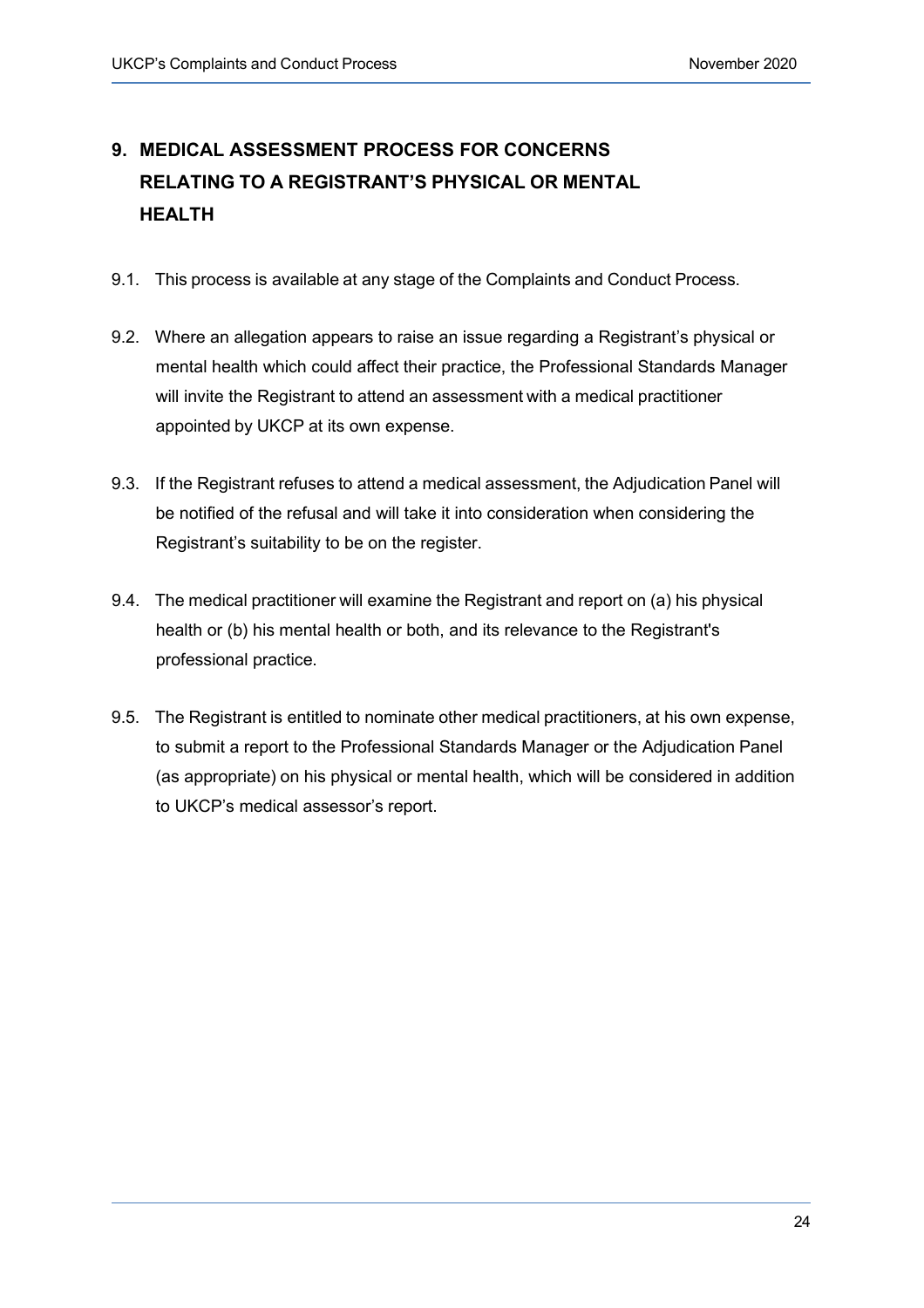#### **10. INTERIM SUSPENSION ORDER**

- 10.1. The Interim Suspension Order process is available to be run at any stage of the Complaints and Conduct Process after a written complaint has been received by UKCP.
- 10.2. If a complaint suggests to the Professional Standards Manager, Professional Conduct Committee, or the Adjudication Panel that an Interim Suspension Order may be necessary for public protection, be otherwise in the public interest and/or be in the interests of the Registrant, the Professional Standards Manager or the Presenting Officer will request and make an application for an Interim Suspension Order.
- 10.3. An application for an Interim Suspension Order will be heard by an Interim Order Panel. An Interim Order Panel normally consists of three persons and will normally be assisted by a Secretary and may have the assistance of an independent Legal Assessor.
- 10.4. An Interim Order Panel will normally comprise two professional persons who are either psychotherapists or psychotherapeutic counsellors and a lay Chair and will be appointed by the Secretary selected from a list held by UKCP. The Secretary will notify the Registrant and the person making the application on behalf of UKCP of the time, date and venue for the Interim Order Panel hearing.
- 10.5. The application for an Interim Suspension Order shall be served on the Registrant in such time in advance of the Interim Order Panel hearing as may be reasonable in all the circumstances of the case.
- 10.6. The application for an Interim Suspension Order shall include a copy of the complaint or any information and state the reasons why an Interim Suspension Order may be necessary for the protection of members of the public, or is otherwise in the public interest, or is in the interest of the Registrant.
- 10.7. The Secretary will serve the application on the Registrant and the Interim Order Panel.
- 10.8. The Registrant must be given an opportunity to appear before an Interim Order Panel and submit representations before the Interim Suspension Order is issued.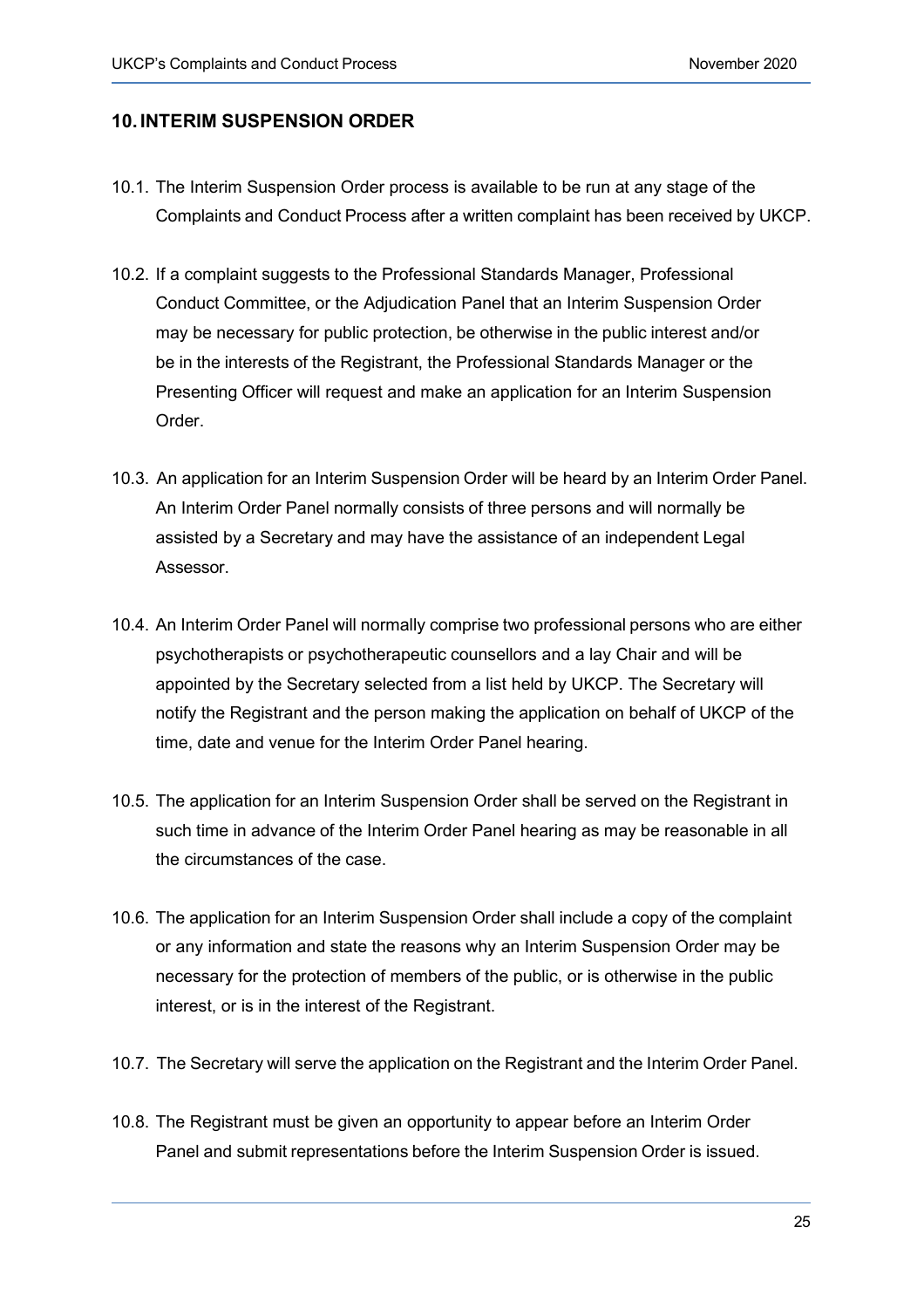- 10.9. The Interim Order Panel may make an Interim Suspension Order notwithstanding the absence of the Registrant, if the Interim Order Panel is satisfied that all reasonable efforts have been made to serve the Registrant with the application.
- 10.10. The request for an Interim Suspension Order will be determined by an Interim Order Panel or by the Adjudication Panel upon hearing representations from the Presenting Officer or the Professional Standards Manager and the Registrant.
- 10.11. The Interim Order Panel will deliberate in private and make and notify the parties of the following decision:
	- 10.11.1. whether to grant an Interim Suspension Order;
	- 10.11.2. the length of an Interim Suspension Order (maximum of 18 months);
	- 10.11.3. the terms of the Interim Suspension Order; and
	- 10.11.4. the arrangements for review of the Interim Suspension Order.
- 10.12. Orders should be reviewed by an Interim Order Panel:
	- 10.12.1. as directed by the initial Interim Order Panel; and/or
	- 10.12.2. shortly before the expiry of an existing Interim Suspension Order; and/or
	- 10.12.3. in the event of a significant change of circumstances.
- 10.13. The Registrant's organisational member (if he has one) or the college (if the Registrant is a direct member) will be notified of any application for Interim Suspension Orders.
- 10.14. Details of Interim Suspension Orders will be published in accordance with UKCP's Publication of Decisions Policy.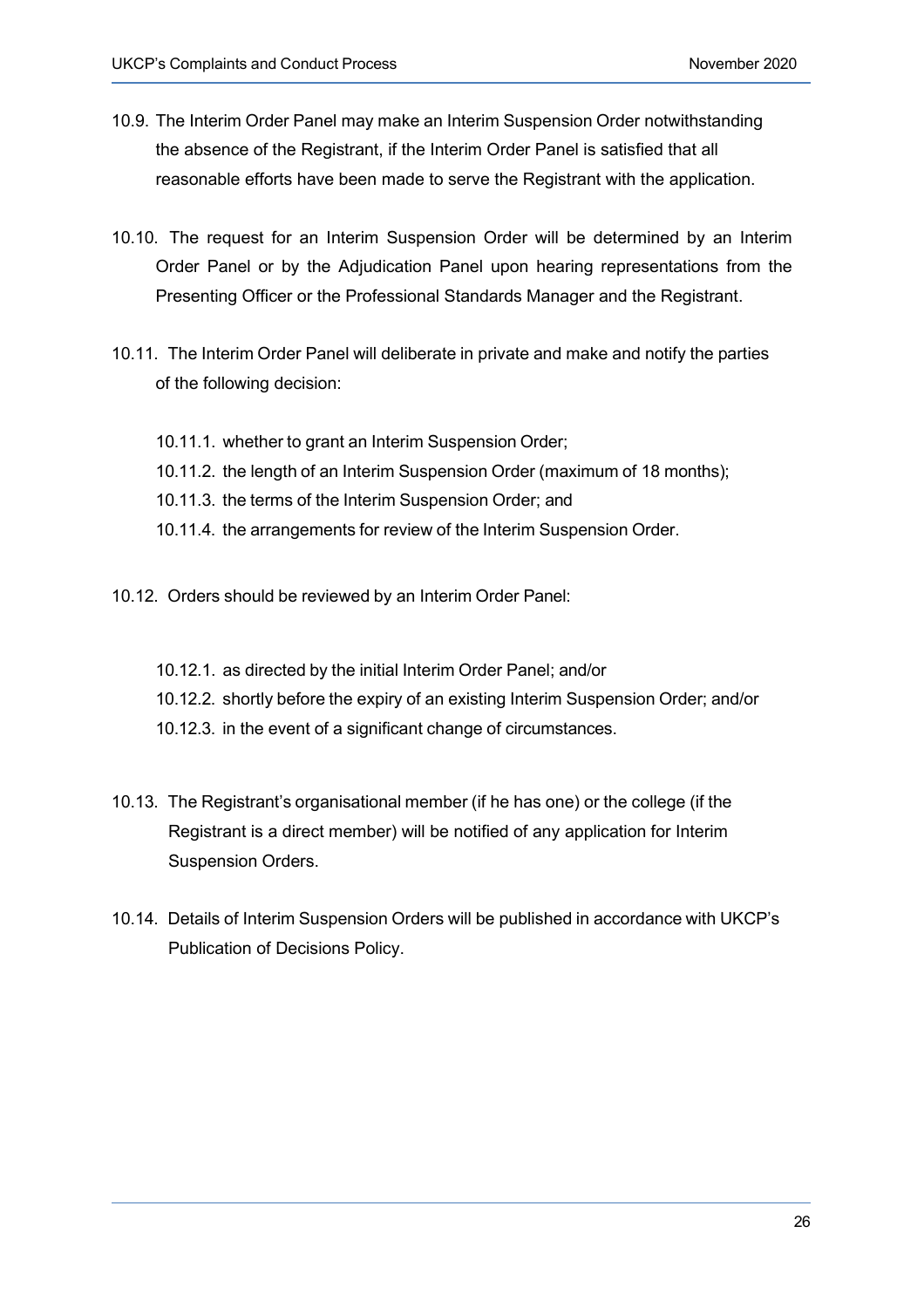## **11.RESTORATION OF REGISTRATION PROCESS**

- 11.1. This process applies if a person whose UKCP membership has been terminated by a decision under the Complaints and Conduct Process wishes to re-register. It will apply when:
	- 11.1.1. not less than three years has elapsed since the termination; and
	- 11.1.2. the former Registrant submits a report to show what they have learned from the experience; and
	- 11.1.3. the former Registrant submits a report from a UKCP-registered supervisor in favour of the re-registration.
- 11.2. The reports must be submitted to the Professional Standards Manager at the UKCP office.
- 11.3. The Professional Conduct Committee must decide on whether the former Registrant is re-registered and state its reasons in writing. The Professional Conduct Committee may accept and consider any written observations received from the Professional Standards Manager and shared with the Registrant.
- 11.4. A person seeking restoration can only make one application for restoration for registration in any 12-month period.

UK Council for Psychotherapy 2 America Square, London, EC3N 2LU

[www.ukcp.org.uk](http://www.ukcp.org.uk/) [complaints@ukcp.org.uk](mailto:complaints@ukcp.org.uk) 020 7014 9955

Registered Charity No 1058545 Company No 3258939 Registered in England

0005/May2022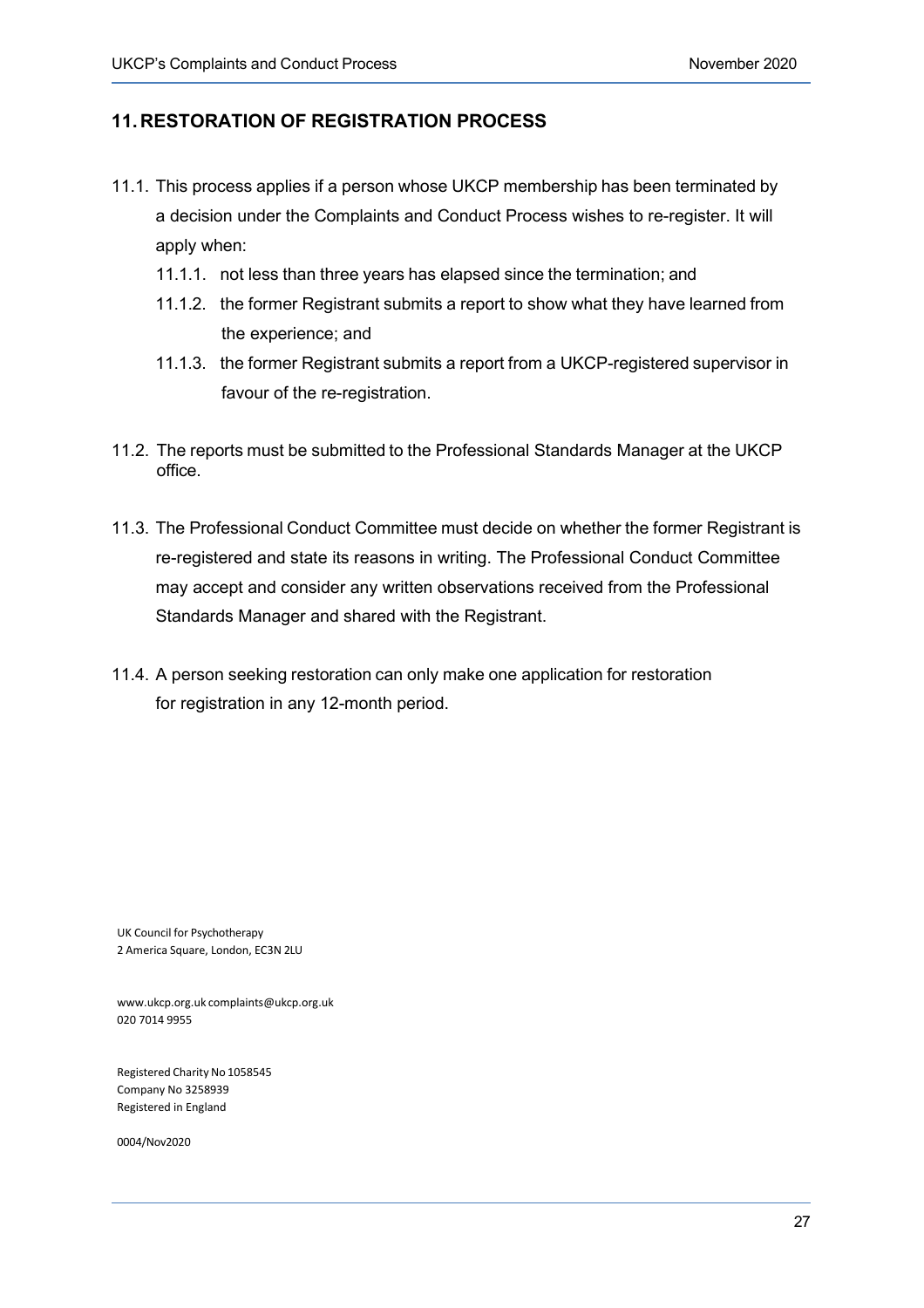| <b>Document Details</b>           |                                              |
|-----------------------------------|----------------------------------------------|
| Document Name                     | <b>UKCP's Complaints and Conduct Process</b> |
| Document ID Number                |                                              |
| Purpose of Document               |                                              |
| <b>Document Version Number</b>    | 0004/Nov2020                                 |
| <b>Document Status</b>            | Approved                                     |
| Document Owner                    | <b>Board of Trustees</b>                     |
| Prepared by                       | <b>Complaints and Conduct Team</b>           |
| Date of First Draft               |                                              |
| Date Approved                     | 23 September 2017                            |
| Approved by                       | <b>UKCP Board of Trustees</b>                |
| <b>Next Scheduled Review Date</b> | tbd                                          |

| <b>Version History</b>      |                                 |                      |                                                              |                                |  |  |
|-----------------------------|---------------------------------|----------------------|--------------------------------------------------------------|--------------------------------|--|--|
| <b>Version No</b>           |                                 | <b>Date Approved</b> | <b>Change/Reasons for Change/ Comments</b>                   |                                |  |  |
| 1                           |                                 | September 2015       | New live document                                            |                                |  |  |
| 2                           |                                 | January 2016         | PSA requirements                                             |                                |  |  |
| 3                           |                                 | November 2017        | Remove reference to overseas member<br>insurance             |                                |  |  |
| 4                           |                                 | November 2020        |                                                              | PSA requirements               |  |  |
| 5                           |                                 | May 2022             | Change 'Case Manager' to 'Professional<br>Standards Manager' |                                |  |  |
|                             | <b>Distribution List</b>        |                      |                                                              |                                |  |  |
| <b>Version</b><br><b>No</b> | <b>Name</b>                     |                      |                                                              | <b>Email Address / Address</b> |  |  |
| 1                           | Published on website 30/10/2015 |                      |                                                              |                                |  |  |
| $\overline{2}$              | Published on website 15/01/2016 |                      |                                                              |                                |  |  |
| 3                           | Published on website 03/11/2017 |                      |                                                              |                                |  |  |